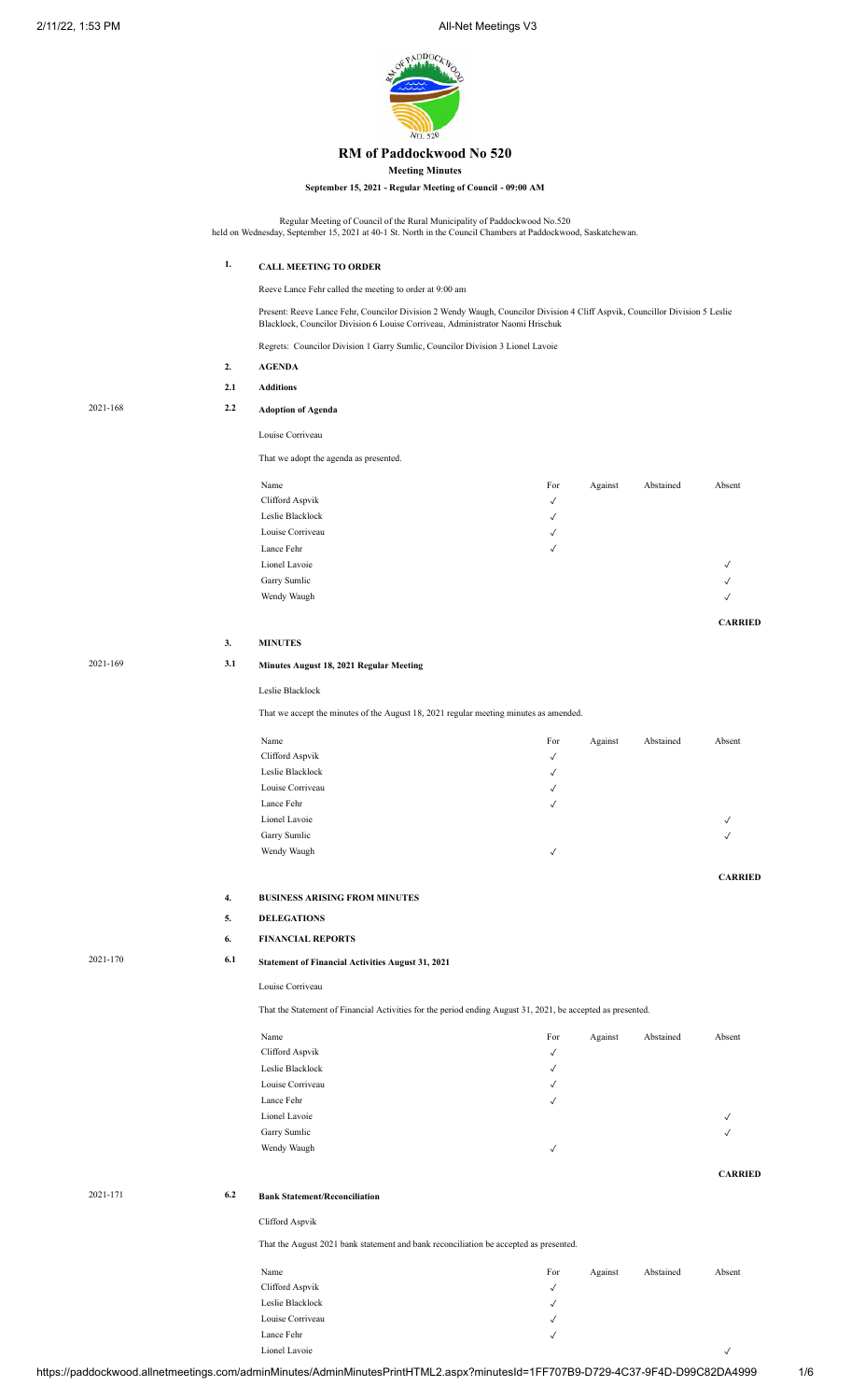2021-172 **7.1 List of Accounts for Approval**

2021-173 **7.2 Councillor Remuneration**

|     | All-Net Meetings V3                                                                                                                                                                                                                                                                                                                                                                                                                     |              |                      |           |                |  |  |
|-----|-----------------------------------------------------------------------------------------------------------------------------------------------------------------------------------------------------------------------------------------------------------------------------------------------------------------------------------------------------------------------------------------------------------------------------------------|--------------|----------------------|-----------|----------------|--|--|
|     | Garry Sumlic                                                                                                                                                                                                                                                                                                                                                                                                                            |              |                      |           | $\checkmark$   |  |  |
|     | Wendy Waugh                                                                                                                                                                                                                                                                                                                                                                                                                             | $\checkmark$ |                      |           |                |  |  |
|     |                                                                                                                                                                                                                                                                                                                                                                                                                                         |              |                      |           |                |  |  |
|     |                                                                                                                                                                                                                                                                                                                                                                                                                                         |              |                      |           | <b>CARRIED</b> |  |  |
| 7.  | <b>ACCOUNTS</b>                                                                                                                                                                                                                                                                                                                                                                                                                         |              |                      |           |                |  |  |
| 7.1 | <b>List of Accounts for Approval</b>                                                                                                                                                                                                                                                                                                                                                                                                    |              |                      |           |                |  |  |
|     | Leslie Blacklock                                                                                                                                                                                                                                                                                                                                                                                                                        |              |                      |           |                |  |  |
|     | That the List of Accounts for Approval including cheques 8054 to 8087 and manual payments of 210172 to 210195 totaling \$338,346.02,<br>payroll deposits of \$35,982.78 and CAT grader loan #36 of \$14,173.00; Loader loan #32 of \$4,605.00; Skidsteer loan #27 of \$1,755.00;<br>CAT 2020 grader loan #19 of \$10,042.00; Western Star loan #18 of \$1,754.00 and Gravel Crushing loan #17 of \$2,894.92 be accepted<br>for payment. |              |                      |           |                |  |  |
|     | Name                                                                                                                                                                                                                                                                                                                                                                                                                                    | For          | Against              | Abstained | Absent         |  |  |
|     | Clifford Aspvik                                                                                                                                                                                                                                                                                                                                                                                                                         | ✓            |                      |           |                |  |  |
|     | Leslie Blacklock                                                                                                                                                                                                                                                                                                                                                                                                                        | $\checkmark$ |                      |           |                |  |  |
|     | Louise Corriveau                                                                                                                                                                                                                                                                                                                                                                                                                        | $\checkmark$ |                      |           |                |  |  |
|     | Lance Fehr                                                                                                                                                                                                                                                                                                                                                                                                                              | $\checkmark$ |                      |           |                |  |  |
|     | Lionel Lavoie                                                                                                                                                                                                                                                                                                                                                                                                                           |              |                      |           | $\checkmark$   |  |  |
|     | Garry Sumlic                                                                                                                                                                                                                                                                                                                                                                                                                            |              |                      |           | $\checkmark$   |  |  |
|     | Wendy Waugh                                                                                                                                                                                                                                                                                                                                                                                                                             | $\checkmark$ |                      |           |                |  |  |
|     |                                                                                                                                                                                                                                                                                                                                                                                                                                         |              |                      |           | <b>CARRIED</b> |  |  |
| 7.2 | <b>Councillor Remuneration</b>                                                                                                                                                                                                                                                                                                                                                                                                          |              |                      |           |                |  |  |
|     | Clifford Aspvik                                                                                                                                                                                                                                                                                                                                                                                                                         |              |                      |           |                |  |  |
|     | That we approve the following remuneration as listed:                                                                                                                                                                                                                                                                                                                                                                                   |              |                      |           |                |  |  |
|     | <b>Division One - Garry Sumlic</b>                                                                                                                                                                                                                                                                                                                                                                                                      |              |                      |           |                |  |  |
|     | JULY 29 Special Meeting                                                                                                                                                                                                                                                                                                                                                                                                                 | \$81.48      |                      |           |                |  |  |
|     | SEPTEMBER meetings                                                                                                                                                                                                                                                                                                                                                                                                                      | \$450.00     |                      |           |                |  |  |
|     | SEPTEMBER reimbursement/mileage                                                                                                                                                                                                                                                                                                                                                                                                         | \$150.00     | \$681.48<br>\$681.48 |           |                |  |  |
|     |                                                                                                                                                                                                                                                                                                                                                                                                                                         |              |                      |           |                |  |  |
|     | Division Two - Wendy Waugh                                                                                                                                                                                                                                                                                                                                                                                                              |              |                      |           |                |  |  |
|     | JULY 29 Special Meeting                                                                                                                                                                                                                                                                                                                                                                                                                 | \$62.40      |                      |           |                |  |  |
|     | <b>SEPTEMBER</b> meetings                                                                                                                                                                                                                                                                                                                                                                                                               | \$450.00     |                      |           |                |  |  |
|     | SEPTEMBER reimbursement/mileage                                                                                                                                                                                                                                                                                                                                                                                                         | \$150.00     | \$662.40<br>\$662.40 |           |                |  |  |
|     |                                                                                                                                                                                                                                                                                                                                                                                                                                         |              |                      |           |                |  |  |

| JULY 29 Special Meeting                               | \$81.48      |          |           |        |
|-------------------------------------------------------|--------------|----------|-----------|--------|
| <b>SEPTEMBER</b> meetings                             | \$450.00     |          |           |        |
| SEPTEMBER reimbursement/mileage                       | \$150.00     | \$681.48 |           |        |
|                                                       |              | \$681.48 |           |        |
| Division Two - Wendy Waugh                            |              |          |           |        |
| JULY 29 Special Meeting                               | \$62.40      |          |           |        |
| SEPTEMBER meetings                                    | \$450.00     |          |           |        |
| SEPTEMBER reimbursement/mileage                       | \$150.00     | \$662.40 |           |        |
|                                                       |              | \$662.40 |           |        |
|                                                       |              |          |           |        |
| Division Three - Lionel Lavoie                        |              |          |           |        |
| JULY 29 Special Meeting                               | \$58.16      |          |           |        |
| <b>SEPTEMBER</b> meetings                             | \$450.00     |          |           |        |
| SEPTEMBER reimbursement/mileage                       | \$150.00     | \$658.16 |           |        |
|                                                       |              | \$658.16 |           |        |
|                                                       |              |          |           |        |
| <b>Division Four - Cliff Aspvik</b>                   |              |          |           |        |
| JULY 29 Special Meeting                               | \$53.39      |          |           |        |
| <b>SEPTEMBER</b> meetings                             | \$450.00     |          |           |        |
| SEPTEMBER reimbursement/mileage                       | \$150.00     | \$653.39 |           |        |
| Health & Dental repayment                             |              | (96.00)  |           |        |
|                                                       |              | \$557.39 |           |        |
| <b>Division Five - Leslie Blacklock</b>               |              |          |           |        |
| JULY 29 Special Meeting                               | \$70.88      |          |           |        |
| SEPTEMBER meetings                                    | \$450.00     |          |           |        |
| SEPTEMBER reimbursement/mileage                       | \$150.00     | \$670.88 |           |        |
|                                                       |              | \$670.88 |           |        |
|                                                       |              |          |           |        |
| Division Six - Louise Corriveau                       | \$67.70      |          |           |        |
| JULY 29 Special Meeting                               | \$450.00     |          |           |        |
| SEPTEMBER meetings<br>SEPTEMBER reimbursement/mileage | \$150.00     | \$667.70 |           |        |
| Health & Dental repayment                             |              | (79.00)  |           |        |
|                                                       |              | \$588.70 |           |        |
|                                                       |              |          |           |        |
| Reeve-Lance Fehr                                      |              |          |           |        |
| JULY 29 Special Meeting                               | \$46.50      |          |           |        |
| <b>SEPTEMBER</b> meetings                             | \$585.00     |          |           |        |
| SEPTEMBER reimbursement/mileage                       | \$150.00     | \$781.50 |           |        |
| Health & Dental repayment                             |              | (115.00) |           |        |
|                                                       |              | \$666.50 |           |        |
|                                                       |              |          |           |        |
| Name                                                  | For          | Against  | Abstained | Absent |
| Clifford Aspvik                                       | $\checkmark$ |          |           |        |
| Leslie Blacklock                                      | $\checkmark$ |          |           |        |
| Louise Corriveau                                      | ✓            |          |           |        |
| Lance Fehr                                            | $\checkmark$ |          |           |        |
| Lionel Lavoie                                         |              |          |           | ✓      |
| Garry Sumlic                                          |              |          |           |        |
| Wendy Waugh                                           | $\checkmark$ |          |           |        |
|                                                       |              |          |           |        |

**CARRIED**

#### **8. ADMINISTRATION REPORT**

- **8.1 Naomi Hrischuk Administrator**
- **8.1.1 Midterm Convention**
- **9. PLANNING AND DEVELOPMENT**
- **9.1 Appeal**
- **9.2 Demolition/Moving Permits**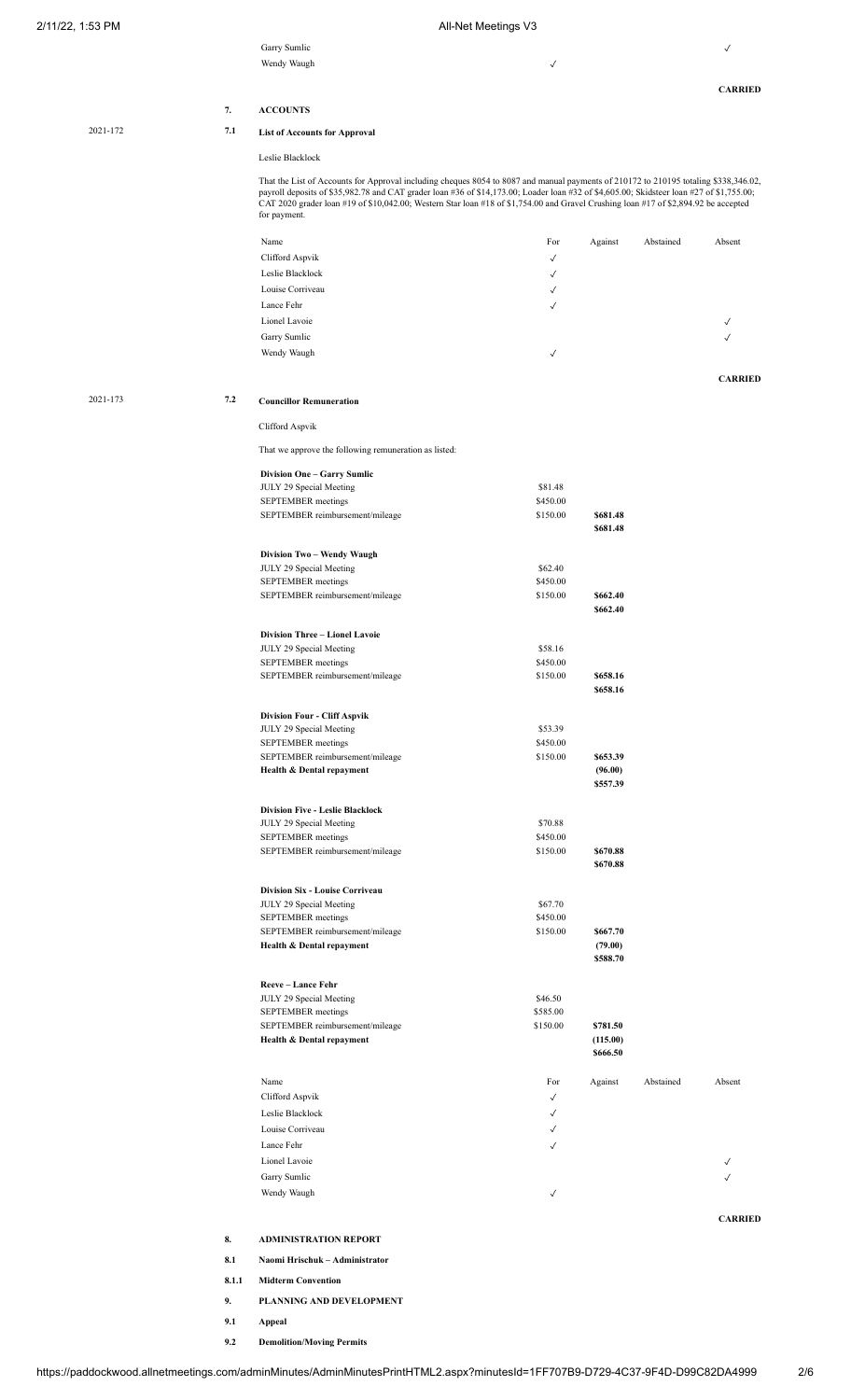|  | 2/11/22, 1:53 PM |  |
|--|------------------|--|

**9.3 Building Permits**

**9.4 Building Permits Extensions**

**9.5 Sub. Application Updates**

2021-174 **9.6 Approach Applications**

Clifford Aspvik

That we approve the following approach applications subject to Foreman reccomendations:

| Name             | For          | Against | Abstained | Absent       |
|------------------|--------------|---------|-----------|--------------|
| Clifford Aspvik  | $\sqrt{ }$   |         |           |              |
| Leslie Blacklock | $\checkmark$ |         |           |              |
| Louise Corriveau | $\checkmark$ |         |           |              |
| Lance Fehr       | $\checkmark$ |         |           |              |
| Lionel Lavoie    |              |         |           | $\checkmark$ |
| Garry Sumlic     |              |         |           | $\checkmark$ |
| Wendy Waugh      | $\checkmark$ |         |           |              |

All-Net Meetings V3

#### **9.6.1 Tolko Industries Ltd. 9.6.2 SE 30 52 22 W2 Kerley**

**9.7 New Subdivision Applications**

### **9.7.1 Revocation of Approval - Rothenburg**

**9.8 Consolidation**

#### **9.9 Sub. Comments - Zoning Bylaw Discussion**

**9.9.1 Wallace Insights - Torch Lake RV Proposal/Cordella**

| Name             | For          | Against | Abstained | Absent       |
|------------------|--------------|---------|-----------|--------------|
| Clifford Aspvik  | $\checkmark$ |         |           |              |
| Leslie Blacklock | $\checkmark$ |         |           |              |
| Louise Corriveau | $\sqrt{ }$   |         |           |              |
| Lance Fehr       | $\checkmark$ |         |           |              |
| Lionel Lavoie    |              |         |           | $\checkmark$ |
| Garry Sumlic     |              |         |           | $\checkmark$ |
| Wendy Waugh      | $\checkmark$ |         |           |              |
|                  |              |         |           |              |

**CARRIED**

**CARRIED**

**CARRIED**

**9.10 Service Agreements**

## 2021-175 **9.11 Consultants - Wallace Insights**

Leslie Blacklock

That we hire Wallace Consultants to consult on Planning and Development issues.

| Name             | For          | Against | Abstained | Absent       |
|------------------|--------------|---------|-----------|--------------|
| Clifford Aspvik  | $\checkmark$ |         |           |              |
| Leslie Blacklock | $\checkmark$ |         |           |              |
| Louise Corriveau | $\checkmark$ |         |           |              |
| Lance Fehr       | $\checkmark$ |         |           |              |
| Lionel Lavoie    |              |         |           | √            |
| Garry Sumlic     |              |         |           | $\checkmark$ |
| Wendy Waugh      | $\checkmark$ |         |           |              |
|                  |              |         |           |              |

#### **9.12 Discretionary Use**

#### **10. COMMITTEE REPORTS**

**10.1 School Building**

**10.2 Roads/Equipment Committee**

#### **10.2.1 Fence in Road Allowance**

2021-176 **10.2.2 N 36 51 25 W2 Drainage project approval**

# Clifford Aspvik

That we enter into an agreement with Water Security Agency and Cedric Zoell on NW 31-52-24-W2 and NE 36-51-25-W2 for the purposes of water drainage.

| Name             | For          | Against | Abstained | Absent       |
|------------------|--------------|---------|-----------|--------------|
| Clifford Aspvik  | $\checkmark$ |         |           |              |
| Leslie Blacklock | $\sqrt{ }$   |         |           |              |
| Louise Corriveau | $\checkmark$ |         |           |              |
| Lance Fehr       | $\checkmark$ |         |           |              |
| Lionel Lavoie    |              |         |           | $\checkmark$ |
| Garry Sumlic     |              |         |           | $\checkmark$ |
| Wendy Waugh      | $\checkmark$ |         |           |              |

**CARRIED**

- **10.2.3 incident report cameras for units** 2021-177 **10.2.4 Meridian survey - untitled roadway**
	- Louise Corriveau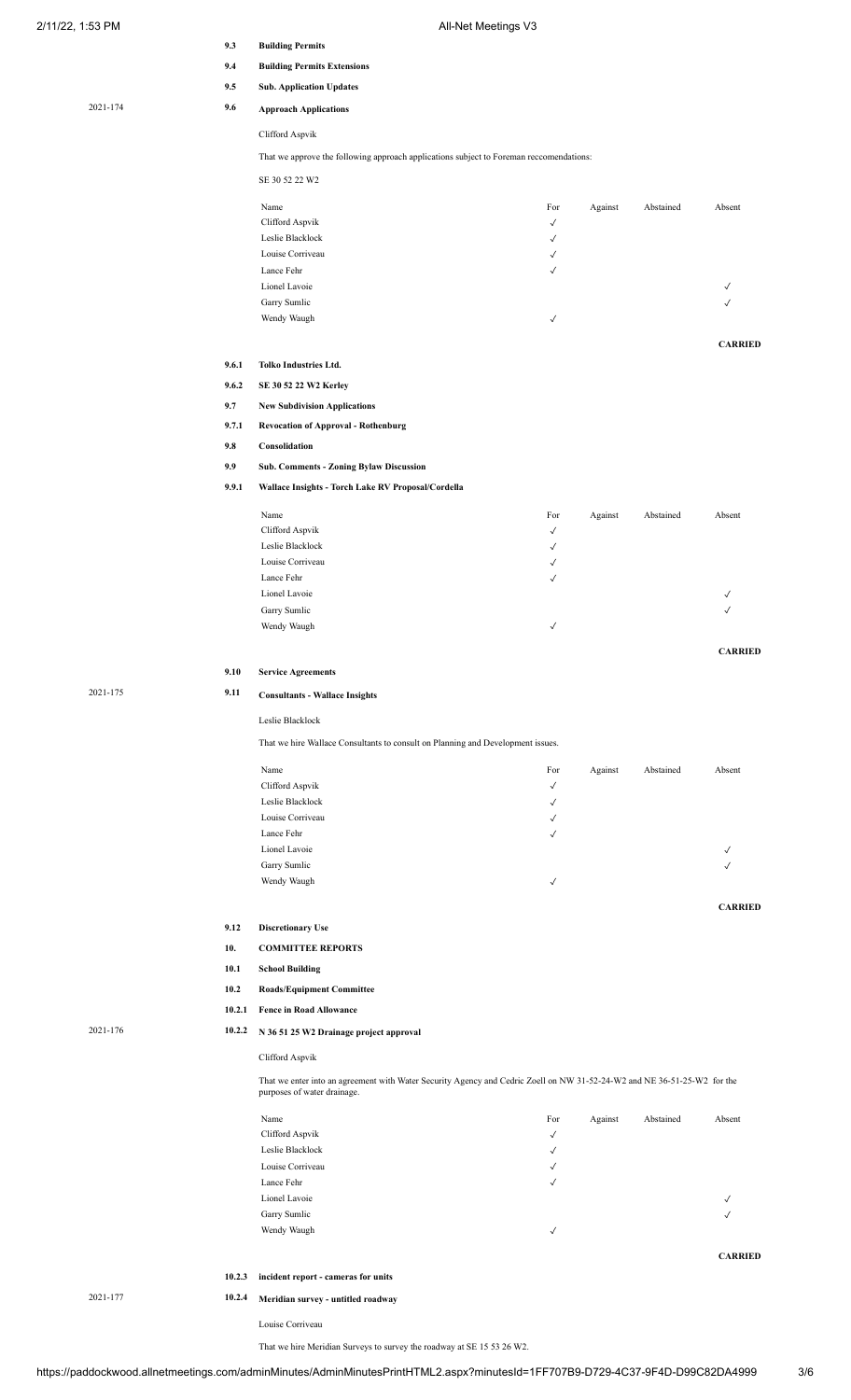## 2/11/22, 1:53 PM **All-Net Meetings V3**

|          |        | Name                                                                                                                               | For          | Against      | Abstained | Absent            |
|----------|--------|------------------------------------------------------------------------------------------------------------------------------------|--------------|--------------|-----------|-------------------|
|          |        | Clifford Aspvik                                                                                                                    | $\checkmark$ |              |           |                   |
|          |        | Leslie Blacklock                                                                                                                   | √            |              |           |                   |
|          |        | Louise Corriveau                                                                                                                   | $\checkmark$ |              |           |                   |
|          |        | Lance Fehr                                                                                                                         | $\checkmark$ |              |           |                   |
|          |        | Lionel Lavoie                                                                                                                      |              |              |           | $\checkmark$      |
|          |        | Garry Sumlic                                                                                                                       |              |              |           | $\checkmark$      |
|          |        | Wendy Waugh                                                                                                                        | √            |              |           |                   |
|          |        |                                                                                                                                    |              |              |           |                   |
|          |        |                                                                                                                                    |              |              |           | <b>CARRIED</b>    |
|          | 10.2.5 | <b>Blading Road east of Kirkland Road</b>                                                                                          |              |              |           |                   |
| 2021-178 |        | 10.2.5.1 Letter - Andy Krakowetz re: ditch mowing                                                                                  |              |              |           |                   |
|          |        |                                                                                                                                    |              |              |           |                   |
|          |        | That we respond to Mr. Krakowetz, in writing, clarifying the RM's policy on farming ditches.                                       |              |              |           |                   |
|          | 10.2.6 | <b>Road Concern letter</b>                                                                                                         |              |              |           |                   |
| 2021-179 | 10.2.7 | Ditch North of Weirdale Road Survey                                                                                                |              |              |           |                   |
|          |        |                                                                                                                                    |              |              |           |                   |
|          |        | Wendy Waugh                                                                                                                        |              |              |           |                   |
|          |        | That we survey the Road Allowance in order to repair the ditch structure north of Weirdale to prevent flooding of the Village site |              |              |           |                   |
|          |        |                                                                                                                                    |              |              |           |                   |
|          |        | Name                                                                                                                               | For          | Against      | Abstained | Absent            |
|          |        | Clifford Aspvik                                                                                                                    | √            |              |           |                   |
|          |        | Leslie Blacklock                                                                                                                   | $\checkmark$ |              |           |                   |
|          |        | Louise Corriveau                                                                                                                   | $\checkmark$ |              |           |                   |
|          |        | Lance Fehr                                                                                                                         | √            |              |           |                   |
|          |        | Lionel Lavoie                                                                                                                      |              |              |           | $\checkmark$      |
|          |        | Garry Sumlic                                                                                                                       |              |              |           | √                 |
|          |        | Wendy Waugh                                                                                                                        | $\checkmark$ |              |           |                   |
|          |        |                                                                                                                                    |              |              |           |                   |
|          |        |                                                                                                                                    |              |              |           | <b>CARRIED</b>    |
|          | 10.2.8 | Hamlet culvert                                                                                                                     |              |              |           |                   |
|          | 10.3   | Labour, Policy and OH&S                                                                                                            |              |              |           |                   |
|          |        |                                                                                                                                    |              |              |           |                   |
|          | 10.3.1 | Landfill Sub until October 2nd                                                                                                     |              |              |           |                   |
|          | 10.4   | <b>Finance Committee</b>                                                                                                           |              |              |           |                   |
|          | 10.5   | Wapiti Regional Library                                                                                                            |              |              |           |                   |
|          | 10.6   | <b>NCLPDC</b>                                                                                                                      |              |              |           |                   |
|          |        |                                                                                                                                    |              |              |           |                   |
| 2021-180 | 10.7   | <b>CPL Recreation</b>                                                                                                              |              |              |           |                   |
|          |        | Louise Corriveau                                                                                                                   |              |              |           |                   |
|          |        |                                                                                                                                    |              |              |           |                   |
|          |        | That we file and accept the CPL recreation financial statement as attached.                                                        |              |              |           |                   |
|          |        |                                                                                                                                    |              |              |           |                   |
|          |        | Name                                                                                                                               | For          | Against      | Abstained | Absent            |
|          |        | Clifford Aspvik                                                                                                                    | $\checkmark$ |              |           |                   |
|          |        | Leslie Blacklock                                                                                                                   | $\checkmark$ |              |           |                   |
|          |        | Louise Corriveau                                                                                                                   | $\checkmark$ |              |           |                   |
|          |        | Lance Fehr                                                                                                                         | √            |              |           |                   |
|          |        | Lionel Lavoie                                                                                                                      |              |              |           | $\checkmark$      |
|          |        | Garry Sumlic                                                                                                                       |              |              |           | √                 |
|          |        | Wendy Waugh                                                                                                                        | √            |              |           |                   |
|          | 10.8   | <b>Diamond Meeting</b>                                                                                                             |              |              |           |                   |
|          |        |                                                                                                                                    |              |              |           |                   |
|          | 10.9   | <b>Strategic Planning Committee</b>                                                                                                |              |              |           |                   |
|          | 10.10  | <b>Economic Development</b>                                                                                                        |              |              |           |                   |
|          | 11.    | <b>APPOINTMENTS</b>                                                                                                                |              |              |           |                   |
|          | 12.    | <b>TAXATION</b>                                                                                                                    |              |              |           |                   |
|          |        |                                                                                                                                    |              |              |           |                   |
| 2021-181 | 12.1   | Abatement                                                                                                                          |              |              |           |                   |
|          |        | Leslie Blacklock                                                                                                                   |              |              |           |                   |
|          |        |                                                                                                                                    |              |              |           |                   |
|          |        | That we abate the charges related to the tax lien placed on NW 10 53 27 W2.                                                        |              |              |           |                   |
|          |        |                                                                                                                                    |              |              |           |                   |
|          |        | Name                                                                                                                               | For          | Against      | Abstained | Absent            |
|          |        | Clifford Aspvik                                                                                                                    |              | $\checkmark$ |           |                   |
|          |        | Leslie Blacklock<br>Louise Corriveau                                                                                               |              | $\checkmark$ |           |                   |
|          |        |                                                                                                                                    |              | $\checkmark$ |           |                   |
|          |        | Lance Fehr<br>Lionel Lavoie                                                                                                        |              | $\checkmark$ |           |                   |
|          |        | Garry Sumlic                                                                                                                       |              |              |           | √<br>$\checkmark$ |
|          |        | Wendy Waugh                                                                                                                        |              | $\checkmark$ |           |                   |
|          |        |                                                                                                                                    |              |              |           |                   |
|          |        |                                                                                                                                    |              |              |           | <b>DEFEATED</b>   |
|          | 13.    | <b>NEW BUSINESS - ACTION/MOTION ITEMS</b>                                                                                          |              |              |           |                   |
|          |        |                                                                                                                                    |              |              |           |                   |
| 2021-182 | 13.1   | <b>Record of Retention</b>                                                                                                         |              |              |           |                   |
|          |        | Wendy Waugh                                                                                                                        |              |              |           |                   |
|          |        |                                                                                                                                    |              |              |           |                   |
|          |        | That we destroy the attached list of records in accordance with Bylaw 5/17.                                                        |              |              |           |                   |
|          |        |                                                                                                                                    |              |              |           |                   |
|          |        | Name<br>Clifford Aspvik                                                                                                            | For          | Against      | Abstained | Absent            |
|          |        | Leslie Blacklock                                                                                                                   | $\checkmark$ |              |           |                   |
|          |        |                                                                                                                                    | $\checkmark$ |              |           |                   |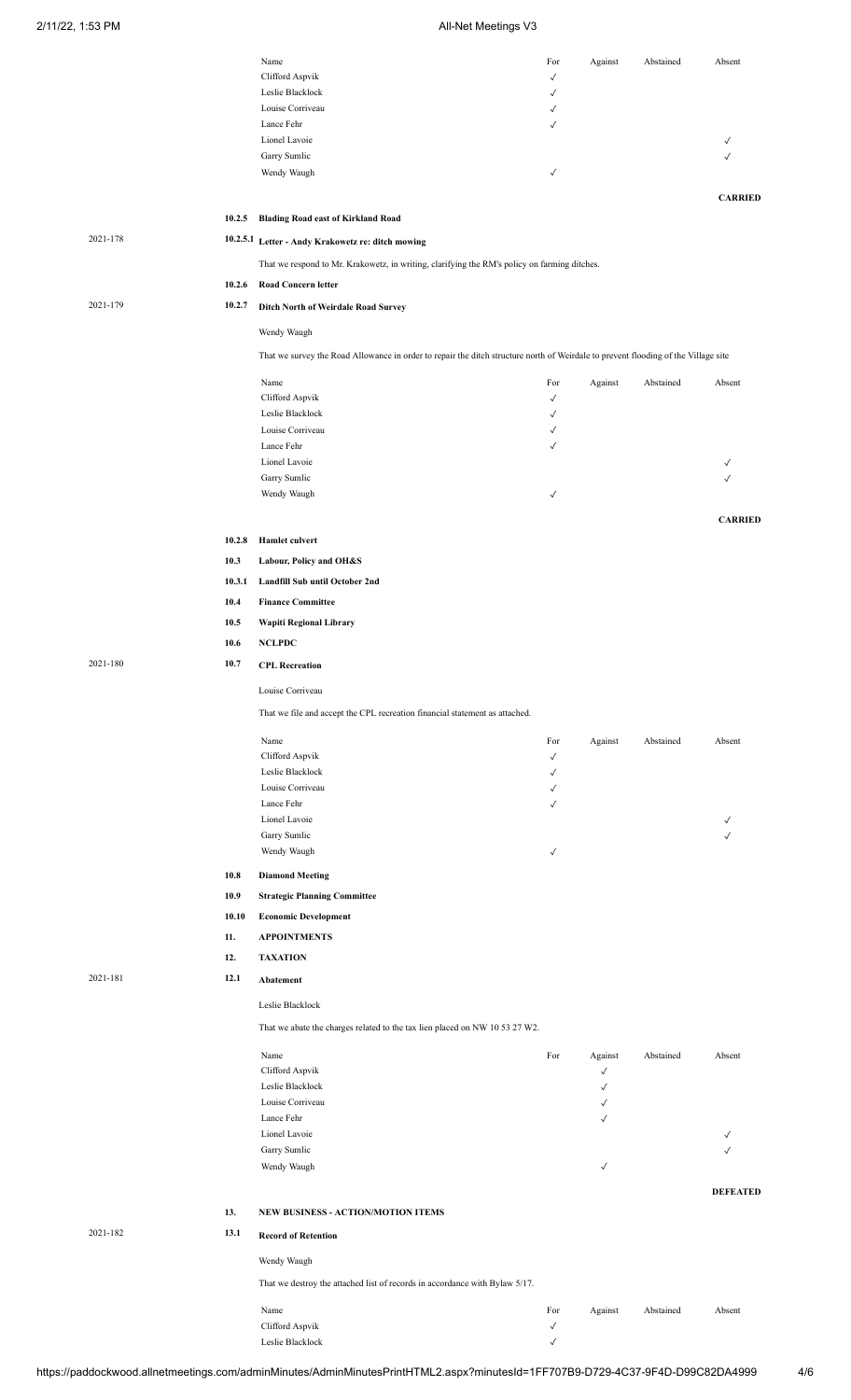| 2/11/22, 1:53 PM |      |                                                                                                                                   | All-Net Meetings V3 |              |           |                 |
|------------------|------|-----------------------------------------------------------------------------------------------------------------------------------|---------------------|--------------|-----------|-----------------|
|                  |      | Louise Corriveau                                                                                                                  | √                   |              |           |                 |
|                  |      | Lance Fehr                                                                                                                        | $\checkmark$        |              |           |                 |
|                  |      | Lionel Lavoie                                                                                                                     |                     |              |           |                 |
|                  |      |                                                                                                                                   |                     |              |           | √               |
|                  |      | Garry Sumlic                                                                                                                      |                     |              |           | $\checkmark$    |
|                  |      | Wendy Waugh                                                                                                                       | $\checkmark$        |              |           |                 |
|                  |      |                                                                                                                                   |                     |              |           | <b>CARRIED</b>  |
|                  |      |                                                                                                                                   |                     |              |           |                 |
|                  | 13.2 | <b>Tax Loss Compensation Payment Percentage Factor</b>                                                                            |                     |              |           |                 |
| 2021-183         | 13.3 | <b>Bylaw Enforcement Contract District of Lakeland</b>                                                                            |                     |              |           |                 |
|                  |      |                                                                                                                                   |                     |              |           |                 |
|                  |      | Clifford Aspvik                                                                                                                   |                     |              |           |                 |
|                  |      | That we authorize the Reeve and Administrator to sign the contract for Bylaw Enforcement Services with the District of Lakkeland. |                     |              |           |                 |
|                  |      |                                                                                                                                   |                     |              |           |                 |
|                  |      |                                                                                                                                   |                     |              |           |                 |
|                  |      | Name                                                                                                                              | For                 | Against      | Abstained | Absent          |
|                  |      | Clifford Aspvik                                                                                                                   | $\checkmark$        |              |           |                 |
|                  |      | Leslie Blacklock                                                                                                                  | $\checkmark$        |              |           |                 |
|                  |      | Louise Corriveau                                                                                                                  | $\checkmark$        |              |           |                 |
|                  |      | Lance Fehr                                                                                                                        | $\checkmark$        |              |           |                 |
|                  |      | Lionel Lavoie                                                                                                                     |                     |              |           | √               |
|                  |      | Garry Sumlic                                                                                                                      |                     |              |           | $\checkmark$    |
|                  |      | Wendy Waugh                                                                                                                       | $\checkmark$        |              |           |                 |
|                  |      |                                                                                                                                   |                     |              |           |                 |
|                  |      |                                                                                                                                   |                     |              |           | <b>CARRIED</b>  |
|                  | 13.4 | <b>RM</b> property request                                                                                                        |                     |              |           |                 |
|                  |      |                                                                                                                                   |                     |              |           |                 |
|                  |      |                                                                                                                                   |                     |              |           | <b>TABLED</b>   |
| 2021-184         | 13.5 | Request to purchase property in Foxford                                                                                           |                     |              |           |                 |
|                  |      |                                                                                                                                   |                     |              |           |                 |
|                  |      | Wendy Waugh                                                                                                                       |                     |              |           |                 |
|                  |      | That we sell Parcel 203269079 in the Hamlet of Foxford for \$1000.00.                                                             |                     |              |           |                 |
|                  |      |                                                                                                                                   |                     |              |           |                 |
|                  |      | Name                                                                                                                              | For                 | Against      | Abstained | Absent          |
|                  |      | Clifford Aspvik                                                                                                                   |                     | $\checkmark$ |           |                 |
|                  |      | Leslie Blacklock                                                                                                                  |                     | $\checkmark$ |           |                 |
|                  |      | Louise Corriveau                                                                                                                  |                     | $\checkmark$ |           |                 |
|                  |      | Lance Fehr                                                                                                                        |                     | $\checkmark$ |           |                 |
|                  |      | Lionel Lavoie                                                                                                                     |                     |              |           | $\checkmark$    |
|                  |      | Garry Sumlic                                                                                                                      |                     |              |           | ✓               |
|                  |      | Wendy Waugh                                                                                                                       |                     | $\checkmark$ |           |                 |
|                  |      |                                                                                                                                   |                     |              |           |                 |
|                  |      |                                                                                                                                   |                     |              |           | <b>DEFEATED</b> |
| 2021-185         | 13.6 | <b>Naming of Murray Point Access Road</b>                                                                                         |                     |              |           |                 |
|                  |      |                                                                                                                                   |                     |              |           |                 |
|                  |      | Leslie Blacklock                                                                                                                  |                     |              |           |                 |
|                  |      |                                                                                                                                   |                     |              |           |                 |
|                  |      | That we request the Emma Lake Access Road be officially named by the Ministry of Highways.                                        |                     |              |           |                 |
|                  |      | Name                                                                                                                              | For                 | Against      | Abstained | Absent          |
|                  |      | Clifford Aspvik                                                                                                                   | $\checkmark$        |              |           |                 |
|                  |      | Leslie Blacklock                                                                                                                  | $\checkmark$        |              |           |                 |
|                  |      | Louise Corriveau                                                                                                                  |                     |              |           |                 |
|                  |      |                                                                                                                                   | $\checkmark$        |              |           |                 |
|                  |      | Lance Fehr                                                                                                                        | $\checkmark$        |              |           |                 |
|                  |      | Lionel Lavoie                                                                                                                     |                     |              |           | $\checkmark$    |
|                  |      | Garry Sumlic                                                                                                                      |                     |              |           | $\checkmark$    |
|                  |      | Wendy Waugh                                                                                                                       | $\checkmark$        |              |           |                 |
|                  |      |                                                                                                                                   |                     |              |           | <b>CARRIED</b>  |
|                  |      |                                                                                                                                   |                     |              |           |                 |
|                  | 14.  | <b>BYLAWS</b>                                                                                                                     |                     |              |           |                 |
| 2021-186         | 14.1 | First Reading Bylaw 7/2021                                                                                                        |                     |              |           |                 |
|                  |      |                                                                                                                                   |                     |              |           |                 |
|                  |      | Leslie Blacklock                                                                                                                  |                     |              |           |                 |
|                  |      | That we read for the first time Bylaw 7/2021 A Bylaw to amend Bylaw No. 01-2020, known as the Zoning Bylaw of the Rural           |                     |              |           |                 |
|                  |      | Municipality of Paddockwood No. 520.                                                                                              |                     |              |           |                 |
|                  |      |                                                                                                                                   |                     |              |           |                 |
|                  |      | Name                                                                                                                              | For                 | Against      | Abstained | Absent          |
|                  |      | Clifford Aspvik                                                                                                                   | $\checkmark$        |              |           |                 |
|                  |      | Leslie Blacklock                                                                                                                  | $\checkmark$        |              |           |                 |
|                  |      | Louise Corriveau                                                                                                                  | $\checkmark$        |              |           |                 |
|                  |      | Lance Fehr                                                                                                                        | $\checkmark$        |              |           |                 |
|                  |      | Lionel Lavoie                                                                                                                     |                     |              |           | $\checkmark$    |
|                  |      | Garry Sumlic                                                                                                                      |                     |              |           | $\checkmark$    |
|                  |      | Wendy Waugh                                                                                                                       | $\checkmark$        |              |           |                 |
|                  |      |                                                                                                                                   |                     |              |           | <b>CARRIED</b>  |
|                  |      |                                                                                                                                   |                     |              |           |                 |
| 2021-187         | 14.2 | First Reading - Bylaw 6/2021                                                                                                      |                     |              |           |                 |
|                  |      | Clifford Aspvik                                                                                                                   |                     |              |           |                 |
|                  |      |                                                                                                                                   |                     |              |           |                 |
|                  |      | That we read Bylaw 6/2021 A Bylaw to amend Bylaw No. 01-2020 known as the Zoning Bylaw under subsection 46(3) of The Planning     |                     |              |           |                 |
|                  |      | and Development Act. 2007 for the first time.                                                                                     |                     |              |           |                 |
|                  |      | Name                                                                                                                              | For                 | Against      | Abstained | Absent          |
|                  |      | Clifford Aspvik                                                                                                                   | $\checkmark$        |              |           |                 |
|                  |      | Leslie Blacklock                                                                                                                  | $\checkmark$        |              |           |                 |
|                  |      | Louise Corriveau                                                                                                                  |                     |              |           |                 |
|                  |      |                                                                                                                                   | $\checkmark$        |              |           |                 |
|                  |      | Lance Fehr                                                                                                                        | $\checkmark$        |              |           |                 |